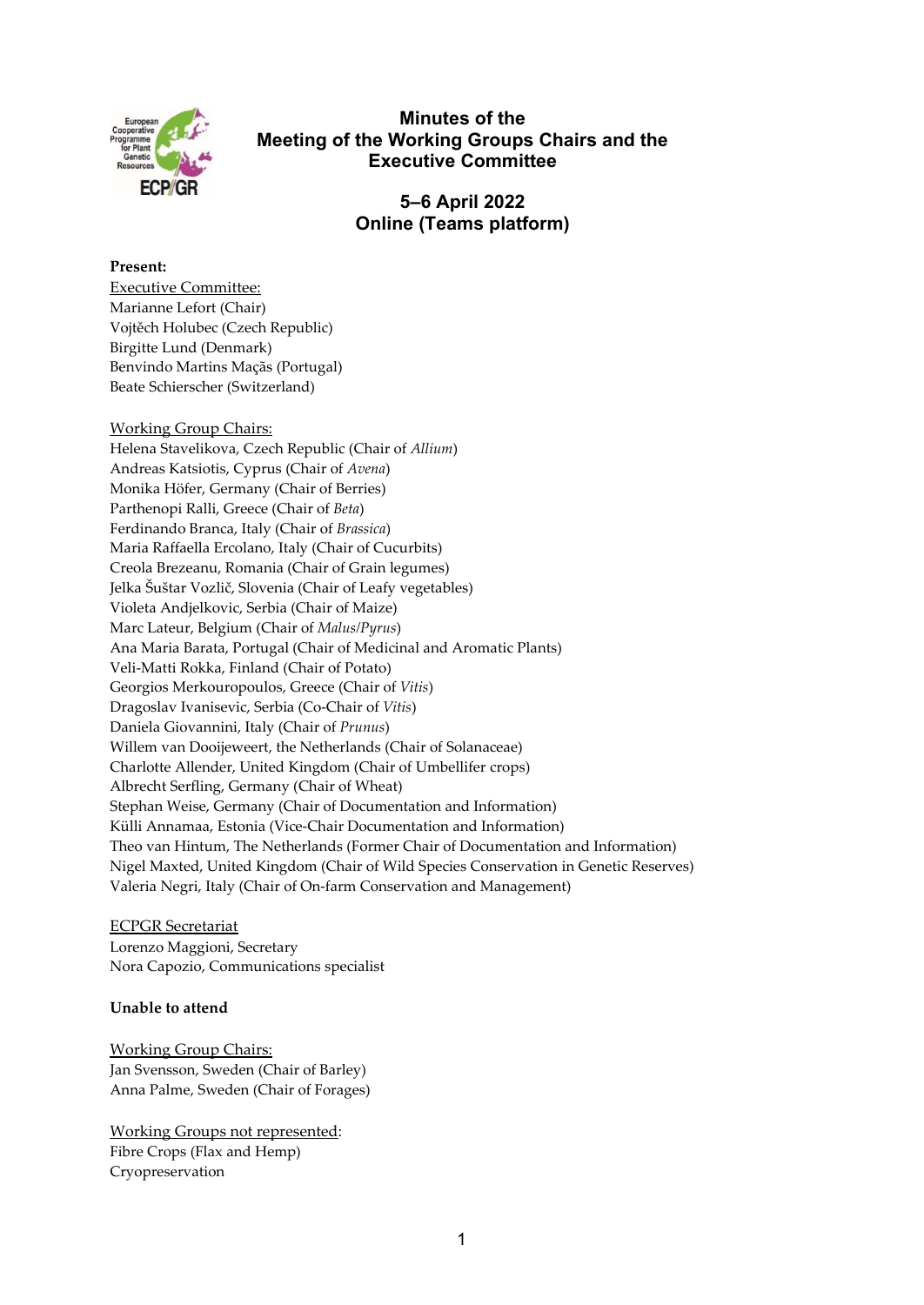## **1. Introduction**

The meeting of the Working Group (WG) Chairs with the members of the Executive Committee was organized online, as the first meeting of this kind during Phase X of ECPGR (2019–2023). This meeting was scheduled by ECPGR as a follow up to the previous Chairs' meeting held in October 2017 in Ljubljana, Slovenia. At that time, the Chairs had requested the possibility to meet more often and coordinate better, also with the possibility to influence the agenda of the Steering Committee. The COVID19-related delay in the organization of the Mid-Term Steering Committee meeting, eventually scheduled for June 2022, also affected the organization of the Chairs' meeting, which was planned to be held in advance of the Steering Committee meeting.

M. Lefort, Chair of the ECPGR Executive Committee, welcomed all participants and explained the objectives of the meeting, which is to offer an opportunity to the Chairs to reflect on the implementation of the first part of ECPGR Phase X (years 2019–2021), better coordinate their work and suggest improvements to the attention of the Steering Committee.

In preparation for this meeting, an online questionnaire was sent to the Chairs and vice-Chairs of 21 Working Groups on 26 January 2022. The purpose was to obtain feedback about their chairing experience and the effectiveness of the WGs with the current structure and mode of operation, as well as about the Chairs' expectations regarding the future implementation of the *[Plant Genetic Resources](https://www.ecpgr.cgiar.org/resources/ecpgr-publications/publication/plant-genetic-resources-strategy-for-europe-2021) [Strategy](https://www.ecpgr.cgiar.org/resources/ecpgr-publications/publication/plant-genetic-resources-strategy-for-europe-2021) for Europe* (PGR Strategy hereafter), recently published by ECPGR. Replies were received from 14 Working Groups and these were collected and analyzed by the Secretariat in a background document made available to the participants, together with an overview table of the activities of the Working Groups during Phase X (also see [website\)](https://www.ecpgr.cgiar.org/working-groups/common-working-group-activities/meeting-of-the-working-groups-chairs-and-the-executive-committee-5-6-april-2022-virtual).

The meeting was held over two mornings, with presentations from L. Maggioni (overview of the WG activities and analysis of the results of the questionnaire) and M. Lefort (The Plant Genetic Resources Strategy for Europe). The presentations were followed by a discussion, mainly focusing on recommendations to be forwarded to the attention of the Steering Committee. Presentations and background documents are available on the [ECPGR website.](https://www.ecpgr.cgiar.org/working-groups/common-working-group-activities/meeting-of-the-working-groups-chairs-and-the-executive-committee-5-6-april-2022-virtual)

A list of points of agreement is included in Appendix 1.

## **2. Main points of discussion**

### **2.1 The COVID-19 scenario during Phase X and general remarks for the future**

It was remarked that the pandemic situation had not allowed full implementation of the measures adopted at the start of Phase  $X$  (a new mode of operation with opportunities for more meetings and more flexible arrangements). Therefore, an appropriate evaluation of the effectiveness of such measures was not fully possible.

On the other hand, urgent issues to address in the future and particularly in the next Phase of ECPGR will be related to food security, local production and climate change. The importance of genetic resources to address these is becoming more evident.

### **2.2 The questionnaire**

It was expressed that the questionnaire was not sufficiently representative of the views of the ECPGR community since only 14 replies were received, and that it should have been sent to all the WG members. Others remarked that 14 out of 21 is a good percentage and that the opinion of the Chairs was the most significant and most suitable to answer the specific questions.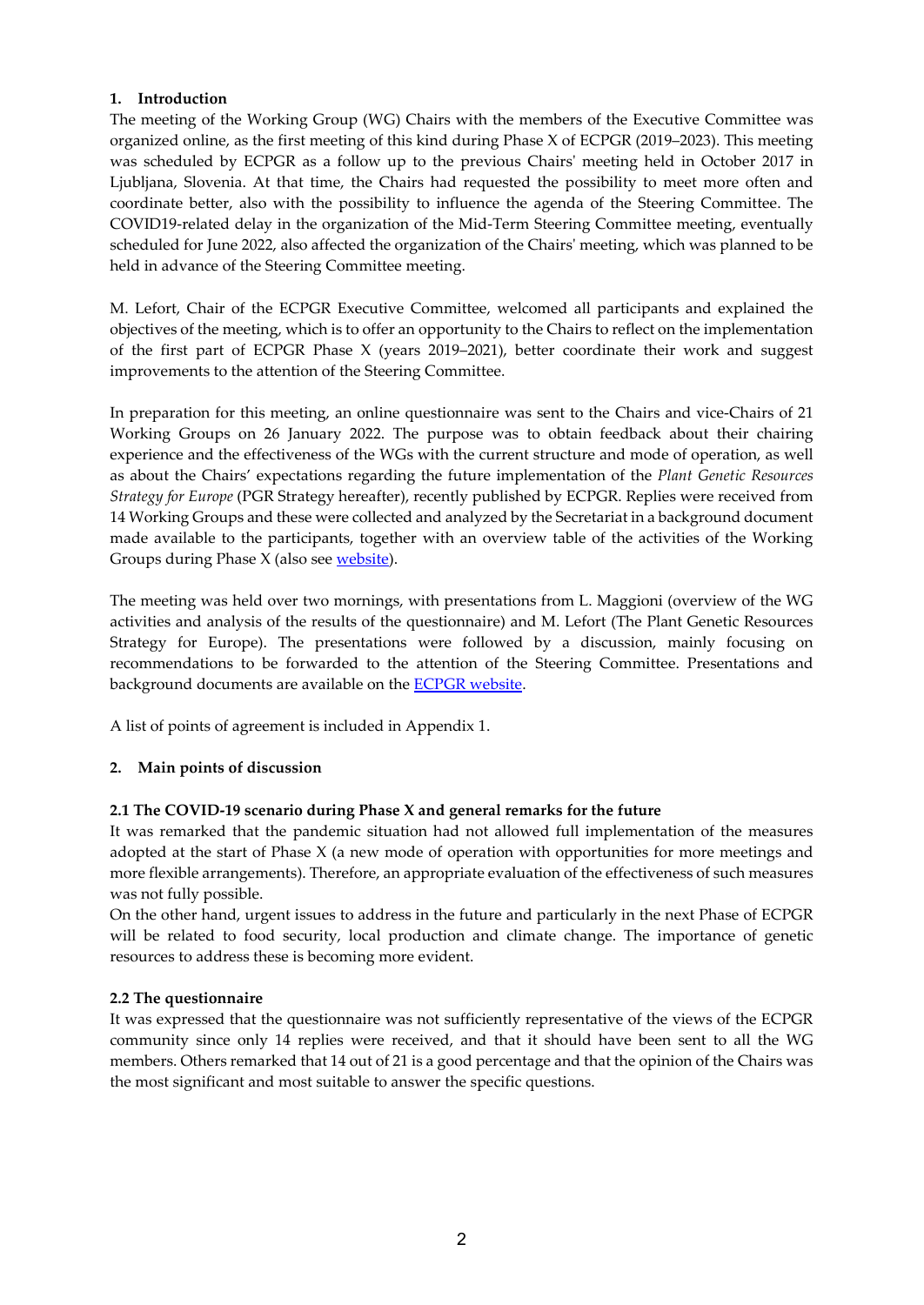### **2.3 Influence of WG Chairs in decision-making**

It was considered important for the Chairs to have the possibility to better influence the decision-making process of the Steering Committee, considering that the work plans are implemented by the Working Groups. Opportunities were discussed for more frequent reciprocal interactions (such as online annually, and in-presence biannually) and also with the ExCo. The wish was also expressed to be informed in advance about issues under discussion by the Steering Committee so that inputs could be provided.

### **2.4 Role of the WG Chairs**

The majority opinion was that monetary compensation for the activities of the Chairs is not required (not even a symbolic amount), but an acknowledgement of their work would be appreciated, either expressed by the respective National Coordination institutes or by the Secretariat, in the form of letters of thanks. Also, a more systematic use of Vice-Chairs/Co-Chairs would be useful, especially placing attention to complementarity of background, crop expertise or geographical representation. The Vice-Chair could also become the natural candidate to become the next Chair. There was the opinion that a maximum period should be established for the Chair's position, such as two terms (two Phases), to allow space for new people and ideas. At the same time, the difficulty to find available Chairs was hinting at not introducing fixed rules.

A revision of the Terms of References of the Chair was not specifically discussed, even though the ToRs may require an update in light of future objectives.

Participation of the WG members in the election of the Chair would be desired, although this is difficult to implement when people do not know each other and do not meet in person. However, the opportunity to submit candidate Chairs' Expressions of Interest to the evaluation of WG members could be a feasible option.

#### **2.5 Structure and composition of WGs**

The idea to reduce the number of WGs is often not favoured since many WGs already cover several crops (such as the WG on Leafy vegetables, Grain legumes, *Prunus*, Solanaceae, etc.) and already struggle to stay focused. Also, this may risk increasing the number of members excessively. It is also important not to discourage the participation of the same person in several groups, since many small countries have staff that oversees several crops.

The low responsiveness of many WG members remains a problem and the possibility to have more committed people or a core group of committed people would be useful. At least a contact person per country should be designated and this person should have a clear mandate to interact with the Chair and participate.

#### **2.6 Country quota**

The rule of participation through 'country quota' was considered in some cases a limitation to the participation of useful and active members. It was felt that geographically balanced participation in meetings should be ensured.

### 2.7 **Tools**

Physical meetings are considered important to make significant progress, especially at the start of a Phase or an Activity and when people do not know each other. The practice of online meetings, experienced during the COVID-19 lockdown, has shown the opportunities offered by technology and there will be confidence to use them more frequently for specific and quick interactions. A tool provided by the Secretariat to set up meetings could be useful.

At least one in-person meeting per Phase would be desired.

The possibility to use ECPGR funds for the meetings leading to the preparation of project proposals is an opportunity that could be used more frequently and that needs to be publicized, since it is potentially available.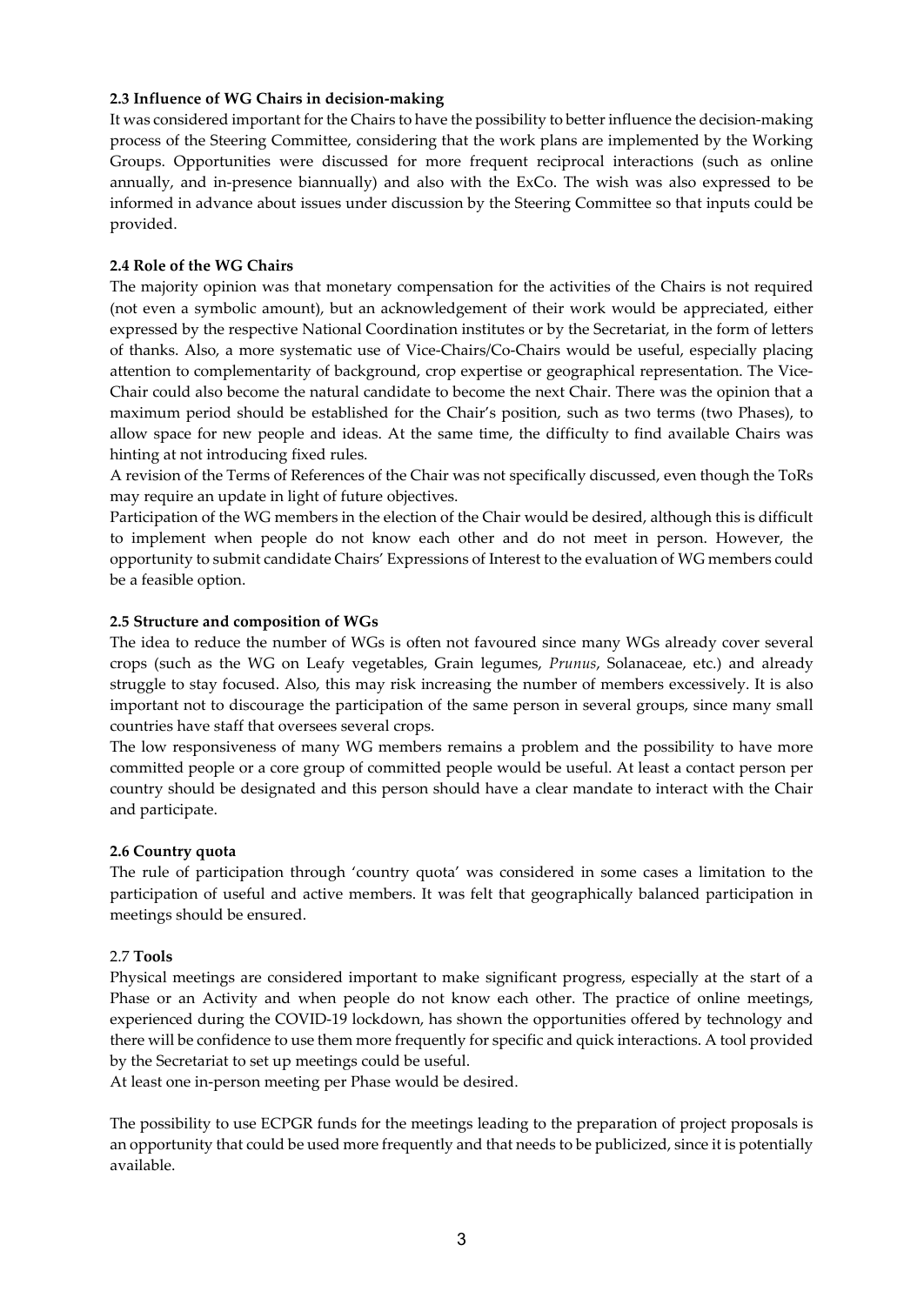The launching of Calls of the Grant Scheme with predefined objectives is considered a possibility to better orient the work of the WGs, but also non-specific calls are considered valuable, to enable WGs to propose activities of their interest, still within the boundaries of the ECPGR objectives.

Continually open calls are preferred, although some Chairs prefer to get organized around fixed deadlines.

Webinars or workshops on specific topics of interest could be introduced, both open to all WGs, or specific to certain WGs. These are considered very effective for capacity building and the exchange of information. It should be clarified whose responsibility should be for the organization of these webinars.

## **2.8 Effectiveness of WGs in the different areas of work**

The interpretation of the questionnaire results was questioned when the average scores indicated lower suitability of the modus operandi to deal with 'use' and 'on-farm'. While some WGs do not have good contacts with breeders, others reiterated that the interest of breeders for genetic resources is very high, as indicated for example by the experience of the EVA network. In general, WG chairs recognize the interest in the EVA network and would like it to be extended to more crops. Many crop WGs have not been working on *in situ* crop wild relatives (CWR) or on-farm conservation and it is their point of view that this might have biased the scores towards lower effectiveness in these areas.

A consensus was expressed on the need to increase connections between genetic resources and users, such as supporting the EVA network with a specific budget in the future and making sure that the material conserved can be easily accessible and is of high quality.

The *In situ* CWR WG is thought to be at the service of the crop WGs and it would be useful to strengthen the connection/interaction between thematic and crop WGs through a more systematic exchange of information, as well as the possibility to invite representatives of crop WGs to thematic WGs and vice versa. Bureaucratic and structural changes may not be necessary.

It is perceived that the WGs should not reduce their scope towards very targeted focuses, but rather maintain a wide focus on all the ECPGR objectives, with better communication between crop and thematic WGs.

### **2.9 External interactions**

Each Chair should be attentive to interactions with networks, agencies and bodies working in the same area and strive to establish connections. One particular area of attention should be the link with biodiversity agencies, with the potential to tap into some of the resources that may be dedicated to genetic resources. Another area could be the link with organizations working with data (GBIF, others).

## **2.10 WGs as appropriate bodies to support the approaches described under the "Objectives by 2030" in the new PGR Strategy**

'*Ex situ'* and 'Documentation and Information' are the areas of work receiving almost unanimous appreciation about the appropriateness of WGs (making material properly conserved, and available for use). Other areas are also considered appropriate, even if with lower percentages. The least appropriate areas, according to the scores received in the questionnaire (pre-breeding, participatory breeding, crop diversification), still receive some appreciation (around 50%).

### **2.11 Reducing bureaucracy**

ECPGR already maintains a very low level of bureaucracy and there is not much more that can be improved. The principle to keep in mind might be 'avoiding bureaucracy'.

Examples were made of high levels of bureaucracy existing within the countries, such as making it difficult to flag accessions to AEGIS and making them visible in EURISCO.